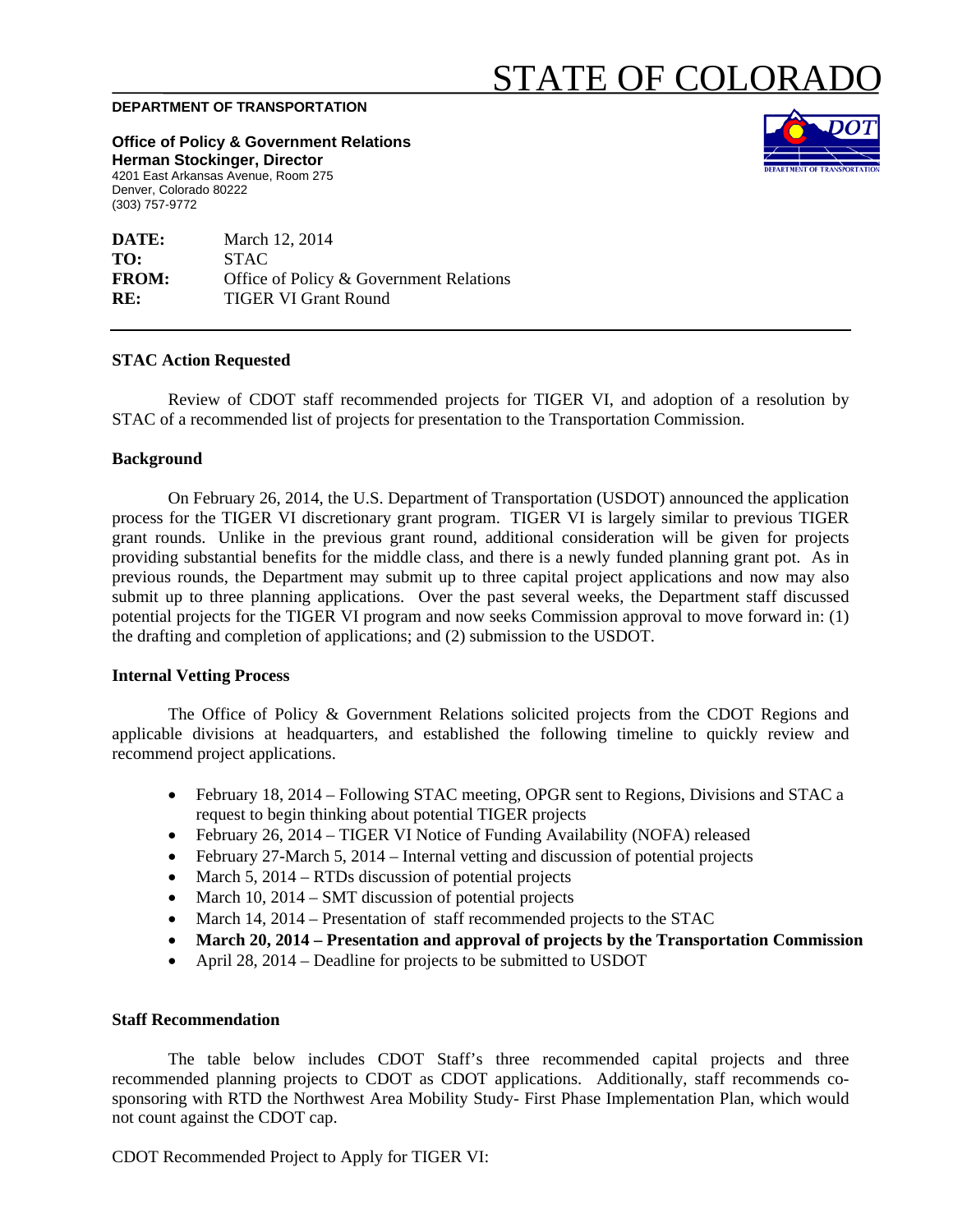| <b>Project</b>                                                                                   | <b>Project</b><br><b>Type</b> | <b>CDOT</b><br>Region/<br><b>Division</b> | County                        | <b>TIGER</b><br><b>Request</b> | <b>Total</b><br><b>Project</b><br>Cost | <b>State</b><br><b>Funds</b> to<br><b>Match</b>                                   | <b>Local Funds</b><br>to Match                                           |
|--------------------------------------------------------------------------------------------------|-------------------------------|-------------------------------------------|-------------------------------|--------------------------------|----------------------------------------|-----------------------------------------------------------------------------------|--------------------------------------------------------------------------|
| SH 160: Mesa<br>Verde Multi-<br>Use Path<br>(Mancos to<br>Cortez)                                | Planning                      | 5                                         | Montezuma<br>(rural)          | ~5720 K                        | $\sim$ \$900 K                         | TBD:<br>Expect 20%<br>match<br>through<br>state and<br>local funds                | TBD:<br>Mancos/<br>$\text{Cortex}$<br>Montezuma<br>Cnty/Mesa<br>Verde NP |
| U.S. Bike<br>Routes Plan for<br>Colorado                                                         | Planning                      | <b>DTD</b>                                | Statewide                     | \$160K                         | \$400 K<br>(\$160 K)<br>SPR)           | \$80 K Total<br>$(\$40K$<br><b>TIGER</b><br>match, \$40<br><b>K SPR</b><br>match) | \$0                                                                      |
| Interregional<br>Connnectivity<br>Study - Phase II<br>Interoperability<br>Assessment<br>with RTD | Planning                      | <b>DTR</b>                                | Various                       | <b>TBD</b>                     | <b>TBD</b>                             | <b>TBD</b>                                                                        | \$0                                                                      |
| C-470 Managed<br>Lanes                                                                           | Capital                       | $\mathbf{1}$                              | Douglas<br>(urban)            | $\sim$ \$20 M                  | $\sim$ \$220 M                         | $\sim $184.5 M$<br>(state funds,<br>toll<br>revenue)                              | \$15.5 (local<br>and in-kind)                                            |
| I-70 Peak<br>Period Shoulder<br>Lanes                                                            | Capital                       | $\mathbf{1}$                              | <b>Clear Creek</b><br>(rural) | \$10 M                         | $\sim$ \$44 M                          | \$33.5 M<br>(RAMP)                                                                | TBD:<br>Potential<br>Depending on<br>Project Scope                       |
| US 40 Berthoud<br>Pass Automated<br><b>Avalanche Pilot</b><br>Project                            | Capital                       | 3 & 1                                     | Clear Creek/<br>Grand (rural) | \$1 M                          | $\sim $1.2 M$                          | ~5200 K                                                                           | <b>TBD</b>                                                               |

*Evaluation Factors.* Based on prior TIGER grant rounds, and in analyzing prior successful and unsuccessful applications, the Department weighed the following factors in considering which projects to recommend to the Commission.

- *Request Size.* Urban grants and rural grant applications may be no less than \$10 million and \$1 million, respectively. The largest grant received over the last three TIGER grant rounds was \$21.6 million, and a minority of projects are funded above the \$15 million mark. As such, urban projects in the \$10 million to \$15 million request range are more likely to be successful.
- Percent of Project to be Completed with TIGER Funds. The match requirement remains the same as in previous rounds – 20 percent state/local to 80 percent federal for urban project. No match requirement for rural projects. However, TIGER funds are intended to complete funding plans. In all previous TIGER rounds, for every one TIGER grant dollar awarded, three and one-half dollars were provided as state/local match from the applicant – meaning that projects seeking less than 33 percent of funding from TIGER will be more competitive.
- *Grant Timing.* USDOT's application process is very detailed and requires significant evaluation criteria and a cost-benefit analysis. With less than two months to develop and submit project applications, newer projects lacking existing local match commitments and remaining NEPA hurdles are not ideal applications, although the timeline for when selected projects must be obligated has been extended as compared to previous rounds.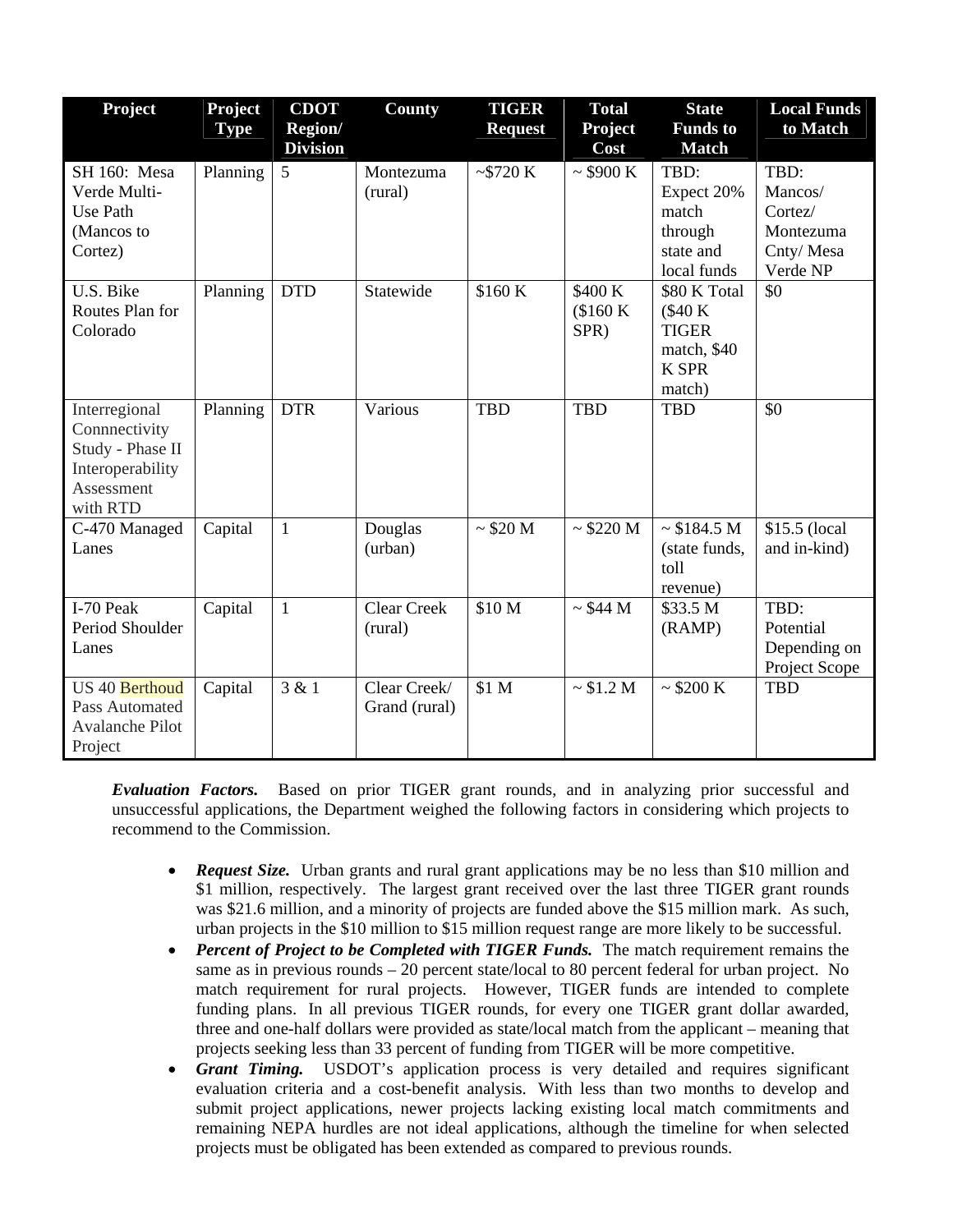*Non-State DOT Financial Commitment.* CDOT learned from previous success and unsuccessful applications that USDOT is looking for commitments beyond the state department of transportation, but rather whether private sector or local government partners are committing funds as well. After a failed North I-25 Managed Lane application under TIGER III with little financial support outside CDOT, local governments came together and committed over \$4 million to the project under TIGER IV, and the application was successful. Projects lacking financial commitment outside the state DOT are less likely to be funded.

*Other Projects Discussed.* This year, 20 projects were considered as possible TIGER VI project applications. The following is a list of the other 14 projects considered. Each are valuable projects for the state, but may not compete in the TIGER VI pool as strongly as the projects recommended to STAC. Projects are not in any priority order.

| Project                                                            | <b>CDOT Region/</b><br><b>Division</b> | County                                           |
|--------------------------------------------------------------------|----------------------------------------|--------------------------------------------------|
| I-70 Black Gore Ck. Sediment Control                               | 3                                      | Eagle (rural)                                    |
| SH 50 Widening                                                     | $\overline{2}$                         | Pueblo (urban) (EDA in 2010)                     |
| N-I25 Segment 3                                                    | 1 & 4                                  | Adams (urban)                                    |
| SH 13 Rio Blanco (shoulder and truck<br>intersection improvements) | 3                                      | Rio Blanco (rural)                               |
| I-70 Black Gore Ck. Sediment Control                               | 3                                      | Eagle County (rural)                             |
| N I-25 PEL Implementation (TIGER IV<br>corridor)                   |                                        | Adams (urban)                                    |
| U.S. 36 First and Final Mile<br>Implementation (TIGER I corridor)  | 4 (primarily)                          | Boulder, Broomfield, Adams,<br>Jefferson (urban) |
| I-70 Mountain Corridor Multi-Use Trail                             | 3                                      | Eagle (rural)                                    |
| <b>Eagle County Airport</b>                                        | 3                                      | Eagle (rural)                                    |
| I-70 Reconstruction                                                | $\overline{4}$                         | Kit Carson (rural)                               |
| I-76 Reconstruction, Phase IV                                      | $\overline{4}$                         | Morgan (rural) (EDA in 2010)                     |
| I-25 / Fillmore Interchange                                        | $\mathcal{D}_{\mathcal{L}}$            | El Paso (urban)                                  |
| SH 30/6 <sup>th</sup> Avenue (widen $\&$ connect to<br>E470)       |                                        | Arapahoe (urban)                                 |
| US 55/160 Connection (ROW & Design)                                | 3                                      | La Plata (rural)                                 |

# **CDOT's TIGER VI Grant Summary/Prior Colorado TIGER Awards**

The attached Policy Brief summarizes key evaluation criteria, timelines, and requirements provided in the TIGER VI notice of funding availability. This Policy Brief was provided to the STAC, planning partners, and local government partners.

As background, Colorado projects, led by both CDOT and local government applicants, have been awarded the following TIGER grants during the life of the TIGER program:

- **TIGER I –** U.S. 36 Managed Lanes, Project Cost \$160m-\$260m: Awarded \$10m:
- **TIGER IV –** I-25 Managed Lanes, Project Cost \$44.3m: Awarded \$15m:
- **TIGER V –** EJMT Fire Suppression System, Project Cost \$25m: Awarded \$10m: and
- **TIGER V** Great Western Freight Improvement (Town of Windsor), Project Cost \$2,790,185: Awarded \$2,790,185.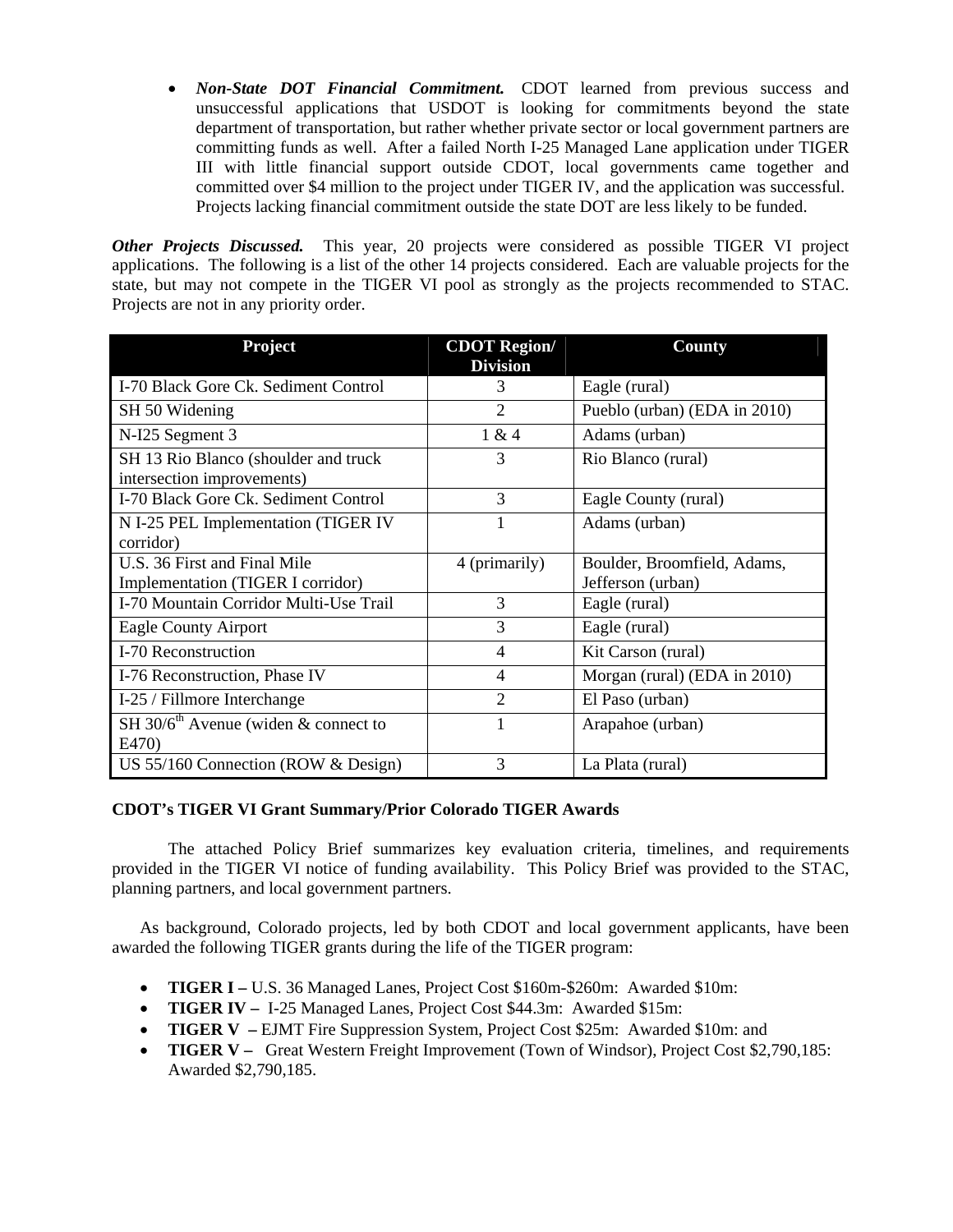# **TIGER V Information (article edited for brevity)**

# **Things You'll Want to Know about USDOT TIGER V**

Posted on September 5, 2013 by Larry Ehl

Wondering which modes, states, and projects got the most TIGER V funding? We've got the answers. USDOT announced that 52 projects in 37 states are splitting the \$474 million approved by Congress.

**1. Which modes received the most TIGER V funding?** Transit and freight projects were the biggest winners in USDOT's TIGER V competitive grant program, taking roughly 55% of the \$474 million awarded. This is based on our very rough analysis (i.e., looking at the project titles). See the project list below for how we categorized the projects, and feel free to let us know of any corrections.

- Transit/Rail (16 projects): \$176,414,257
- Freight (14):  $$103,610,173$
- Roads  $(9)$ : \$57,642,885
- Bike-Ped (7): \$70,731,090
- Complete Streets  $(6)$ : \$49,448,595

**2. Which projects received the highest TIGER V awards? The** top five were all city projects. In fact, nearly all of the awards went to cities, counties, or ports. Few grants went to State DOTs.

- Kansas City, MO: \$20,000,000 for the Kansas City Downtown Streetcar
- Atlanta, GA: \$18,000,000 for the Southwest Atlanta BeltLine Corridor Trail
- Rochester, NY: \$17,700,000 for the Inner Loop East Reconstruction
- Fresno, CA: \$15,924,620 for the Fulton Mall Reconstruction

**3. Which states received the most TIGER funding?** No real surprises here.

- Florida: \$35,621,020
- Texas: \$31,640,043
- California: \$31,424,620
- New York: \$25,727,000
- Washington: \$24,000,000

**4. TIGER V barely moves the needle in funding transportation projects.** In this round, USDOT received 585 applications from all fifty states (and DC, Puerto Rico, Guam and American Samoa) requesting more than \$9 billion. Here's how TIGER 2013 matches up against previous rounds, in terms of number of applications and total funding requested:

- TIGER 2013: 585 applications received, requesting \$9 billion.
- TIGER 2012: 703 applications requested \$10.2 billion; 47 grants were awarded and split \$500 million.
- TIGER 2011: 848 applications for \$14.29 billion; 46 grants split \$511 million.
- TIGER 2010: 1700 applications for \$54 billion; 75 grants split \$583.7 million.
- TIGER ARRA: 1400 applications for \$60 billion; 51 projects split \$1.5 billion.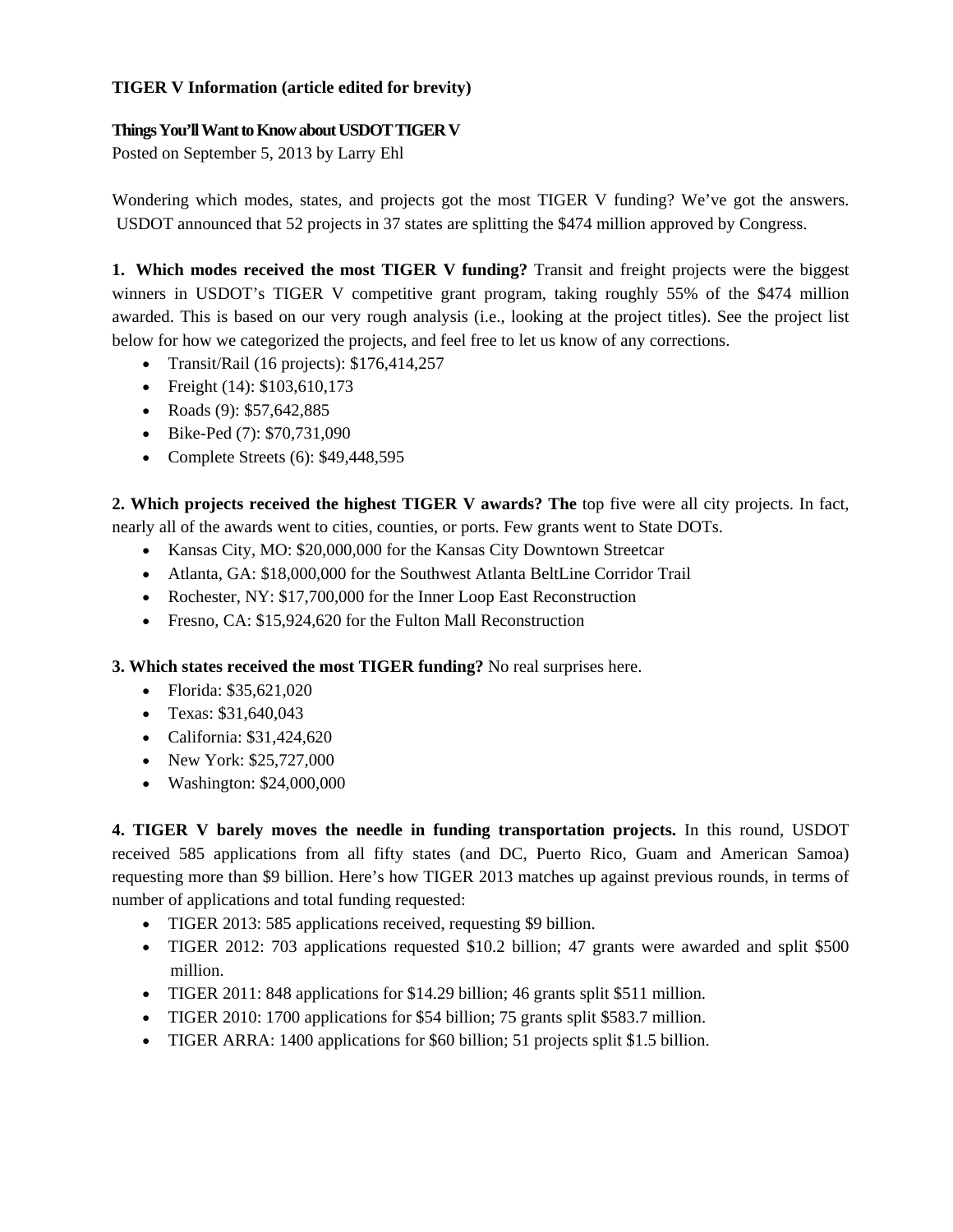

**COLORADO DEPARTMENT OF TRANSPORTATION Office of Policy & Government Relations**  4201 East Arkansas Avenue, Room 275 Denver, Colorado 80222 (303) 757-9772

**February 26, 2014**

# **2014 TRANSPORTATION INFRASTRUCTURE GENERATING ECONOMIC RECOVERY (TIGER VI) GRANT ROUND**

#### **SUMMARY**

On February 26, 2014, the U.S. Department of Transportation (USDOT) announced the start of a sixth round of "Transportation Infrastructure Generating Economic Recovery" (TIGER) discretionary grants, also referred to as "National Infrastructure Investment" grants. This grant round will be substantially similar to recent grant rounds, with minor changes in evaluation criteria and a lengthier application timeframe. This policy brief summarizes the key components and requirements of the TIGER VI grant round.

## **TIGER VI**

*Timeline/Deadlines.* Applications must be submitted through Grants.gov. Submissions may be made beginning April 3, 2014, and received no later than April 28, 2014, at 3:00 p.m. MST.

*Available Funding/Award Ranges.* Under TIGER VI \$600 million is available for project awards – a significant increase over the TIGER V appropriation. Of this amount, a small percentage will be retained by the USDOT for administration of the program, and \$35 million will remain available as a set‐aside for planning grants. No state may receive more than \$150 million in total grants. No less than \$120 million may be awarded to projects in rural areas. Grants must be in the \$10 million to \$200 million range. For projects in rural areas, the minimum grant size is \$1 million. For planning grants, there is no minimum grant size.

*Applications Cap.* At maximum, an eligible applicant may submit up to six applications – three capital applications and three planning applications. Bundling or combining applications to evade the application cap is not permitted. The applications cap does not apply to organizations that are partnered with a lead applicant.

*Match Requirements.* The match requirement remains the same as in previous grant rounds – a minimum 20 percent state/local match minimum. Priority is given to projects in which TIGER dollars fill the final piece of an overall project financing package. It is important to note that in the previous five TIGER grant rounds, on average, for every one TIGER grant dollar awarded, three and one‐half dollars were provided as state/local match from the applicant.

*Eligible Applicants/Eligible Projects.* The following entities are eligible to apply for an award: state governments; local governments; tribal governments; transit agencies; metropolitan planning organizations; state and local government political subdivisions; and multi‐state coalitions or groups. Eligible projects are identical to that of all previous TIGER grant rounds. Specific to Colorado's transportation network, this includes: highway projects; bridge projects (eligible under title 23 of the U.S. Code); public transportation and mass transit projects (eligible under chapter 53 of title 49 of the U.S. Code); passenger and freight rail projects; and intermodal projects. As in prior grant rounds, research, demonstration, or pilot projects that do not result in publicly accessible surface transportation infrastructure are not eligible.